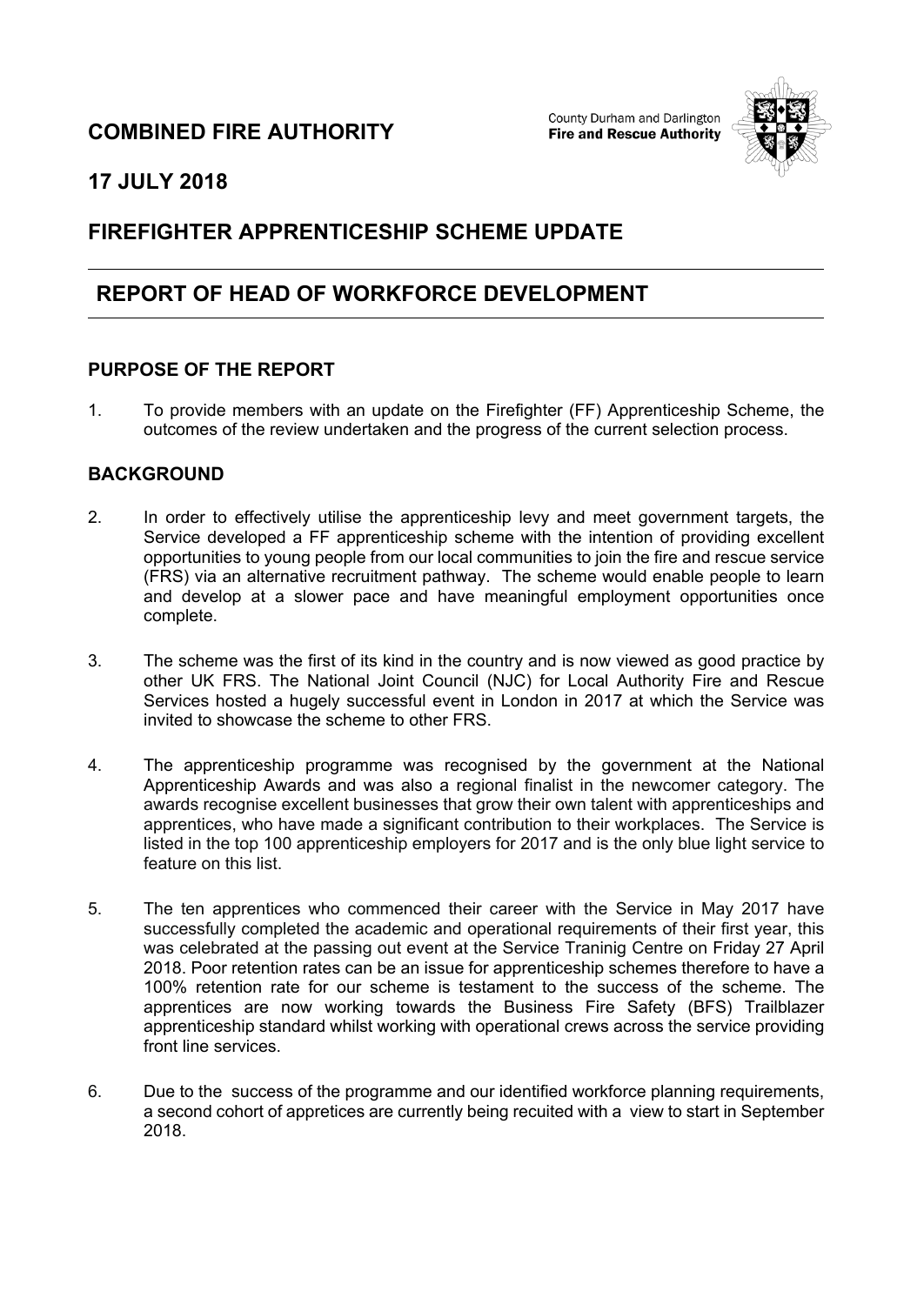7. The Workforce Development Team have undertaken a full review of year one of the programme with amendments made to the scheme to ensure we continue to develop the best firefighters for the communities of County Durham and Darlington. The methodology and the changes are outlined below.

### **METHODOLOGY FOR REVIEW**

8. Anecdotal and formal evidence was collated throughout year one from the apprentices, key groups of employees and external providers to capture a broad range of views to enable improvements to be made to the scheme for future cohorts which will add value to both the development of the apprentices and to the Service.

### **KEY CHANGES TO THE SCHEME**

- 9. Cohort 2 of the FF apprentices will receive a one-week induction to the Service followed by four weeks at the Service Training Centre (STC) where they will start to learn core firefighting skills. This change has been made due to feedback received from both the apprentices and the STC to ensure the values, behaviours and operational discipline required of a professional FF is instilled at the beginning of their career. Once complete, they will attend STC one day per week until they reach the block of eight-week risk critical training at the end of year one. The improved frequency of the operational training will lessen the skills fade that was seen with the current apprentices as they attended the STC fortnightly.
- 10. To positively impact the number of females passing the role related test phase of the recruitment process and progressing to the interview phase, some changes were made to lessen the strength requirements which could then be developed during year one of the scheme. The STC identified that initially some of the apprentices did not have sufficient strength to lift the 13.5 metre ladder during drills so to ensure this did not hamper the progression of core skill development, for cohort 2, STC will utilise the lighter 10.5 metre while the apprentices enhance their strength. Prior to commencing risk critical training each apprentice must achieve the standard required for strength in normal FF recruitment.
- 11. Whilst based in Community Safety (CS) and following the receipt of initial training, the apprentices will be assigned a workload to support the Vulnerable Persons Advocates (VPAs)and District Teams, conduct Safe and Wellbeing Visits and assist with ongoing campaigns in the community. This will enable their work and progress to be monitored more closely whilst providing tangible evidence to assess their productivity and competence against the CS Trailblazer Standard in addition to providing extra resource for the CS Team.
- 12. At the beginning of the scheme, the Health and Fitness Advisor will increase the input on fitness given to cohort 2 whilst they undertake their core firefighting skills. This will include regular group activities in addition to the fitness plan in place for daily personal training sessions aligned to their individual needs. Fitness assessments will be undertaken every 6 to 8 weeks to monitor progress of their cardiovascular fitness and strength.
- 13. The allocation of a mentor was positively received by the apprentices which will be maintained for cohort 2. The Workforce Development Team is currently progressing the development of a mentor scheme for the Service. In addition, the current apprentices will be allocated one of the cohort 2 apprentices to offer support, advice and guidance where required.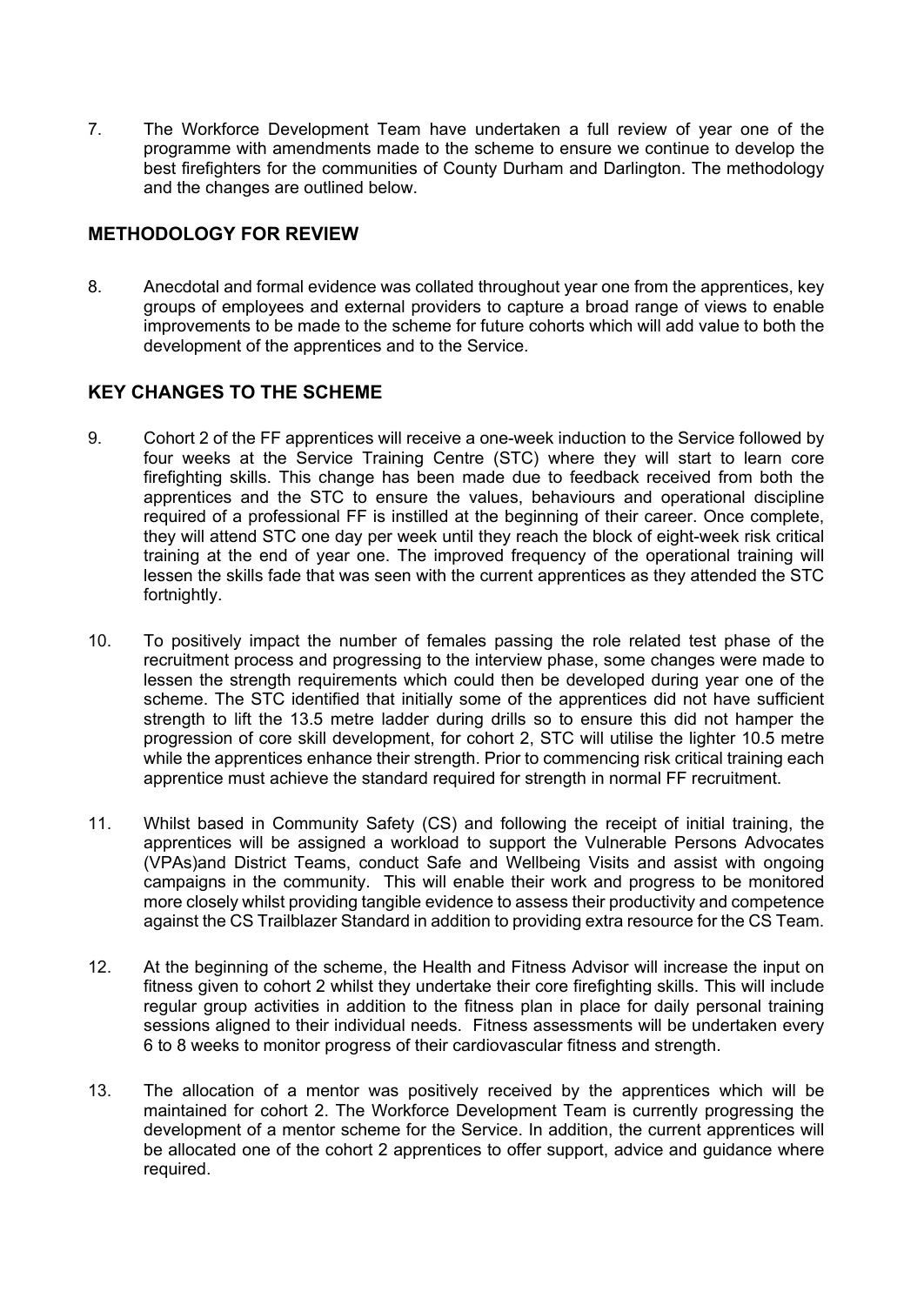14. Cohort 2 will use the new CS Trailblazer Standard and the BFS Trailblazer Standard providing the apprentices with a clear development pathway as delays in their release initially provided cohort 1 with an element of doubt as to their pathway. The redesigned scheme will facilitate opportunities for the apprentices to gather the required evidence to demonstrate their competence against the standards. Relationships continue to be forged between New College Durham and the Service to ensure the college can fulfil their obligations required by the standards.

#### **CURRENT RECRUITMENT PROCESS UPDATE**

- 15. The recruitment process for the second cohort of apprentices reflects the Service's recruitment process for Wholetime and On Call FF. Applicants undertook a two-stage online assessment which assessed both abilities and behaviours. The role related stage of the process was amended with modifications made to the weight of the ladder lift and the removal of the time limit on the equipment carry assessment.
- 16. In the final stages of the process, all applicants were asked to complete an i3 personality profile which was used to assist the interview panel to maximise the contribution of the candidate during the interview. The profile will also assist the design of onboarding programmes and ensure training is delivered in the best way for the candidates to reach their full potential.
- 17. It was identified from the outcome of the first apprenticeship recruitment process that further work with the Service's Young Firefighters (YFA) and Cadets was required to prepare them for applying for the scheme this year. To this end, the Workforce Development Team designed and facilitated employability sessions specifically targeted to the YFA and Cadets who would be eligible to apply for this year's programme. The sessions were well attended with positive feedback received and the impact can be seen in the latest recruitment figures with 14 of the YFA/Cadets applying for the scheme with 4 reaching the interview stage of the process.
- 18. 509 initial applications were received for the scheme which was an 80% increase in comparison with the first process. The Service also saw success in terms of increased numbers of applications from underrepresented groups and from the YFA/Cadets.
- 19. 108 candidates progressed to the role related tests with 39 candidates progressing to the final interview and presentation stage which concluded on Thursday 28 June, a breakdown of the specific groups is shown in Table 1 below:

| <b>Final Interview and Presentation</b> |                             |
|-----------------------------------------|-----------------------------|
| Group                                   | <b>Number of Candidates</b> |
| Male                                    | 27                          |
| Female                                  | 12                          |
|                                         |                             |
| <b>BAME</b>                             |                             |
| On Call                                 | 8                           |
| <b>YFA/Cadets</b>                       |                             |

**Table 1**